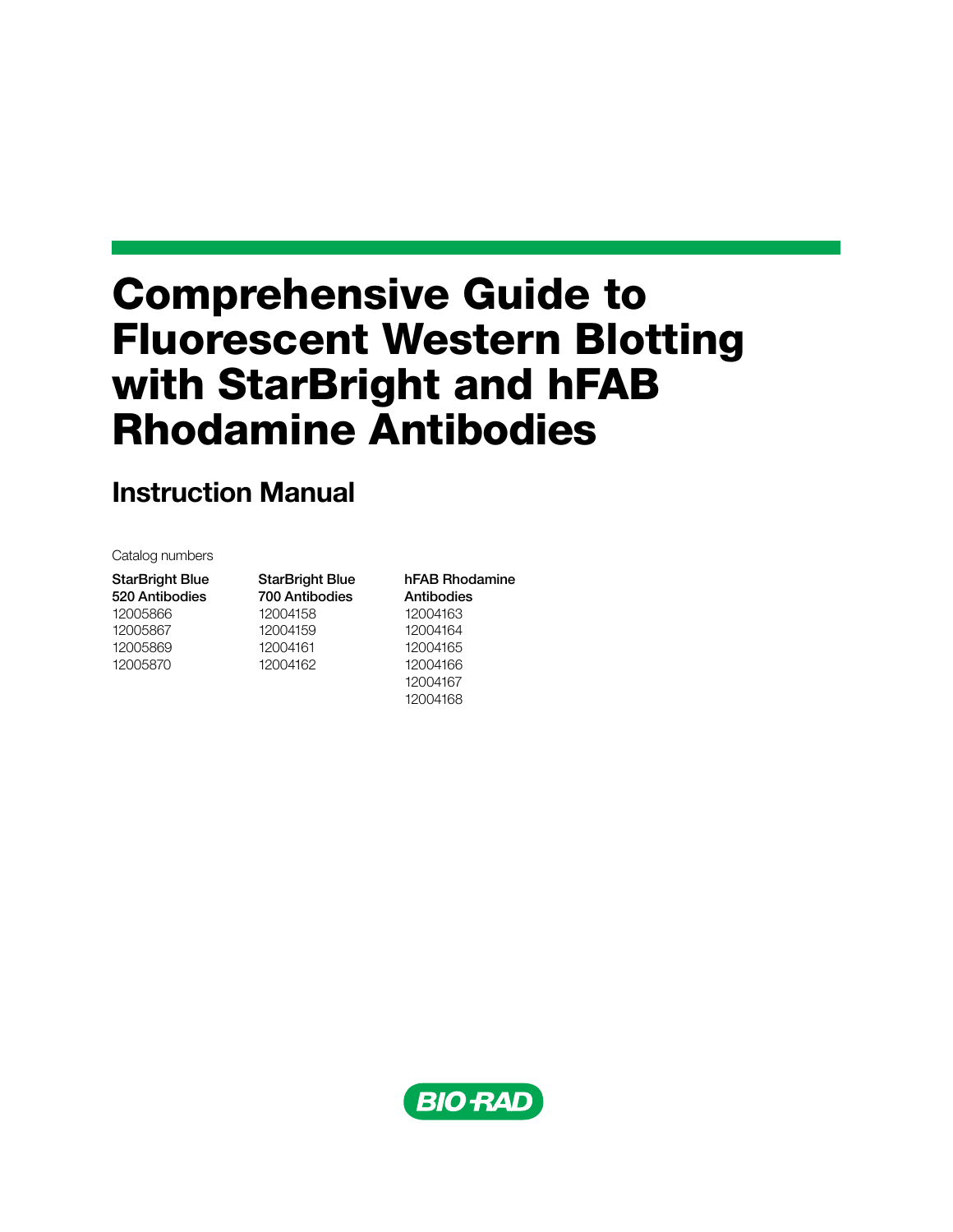# **Table of Contents**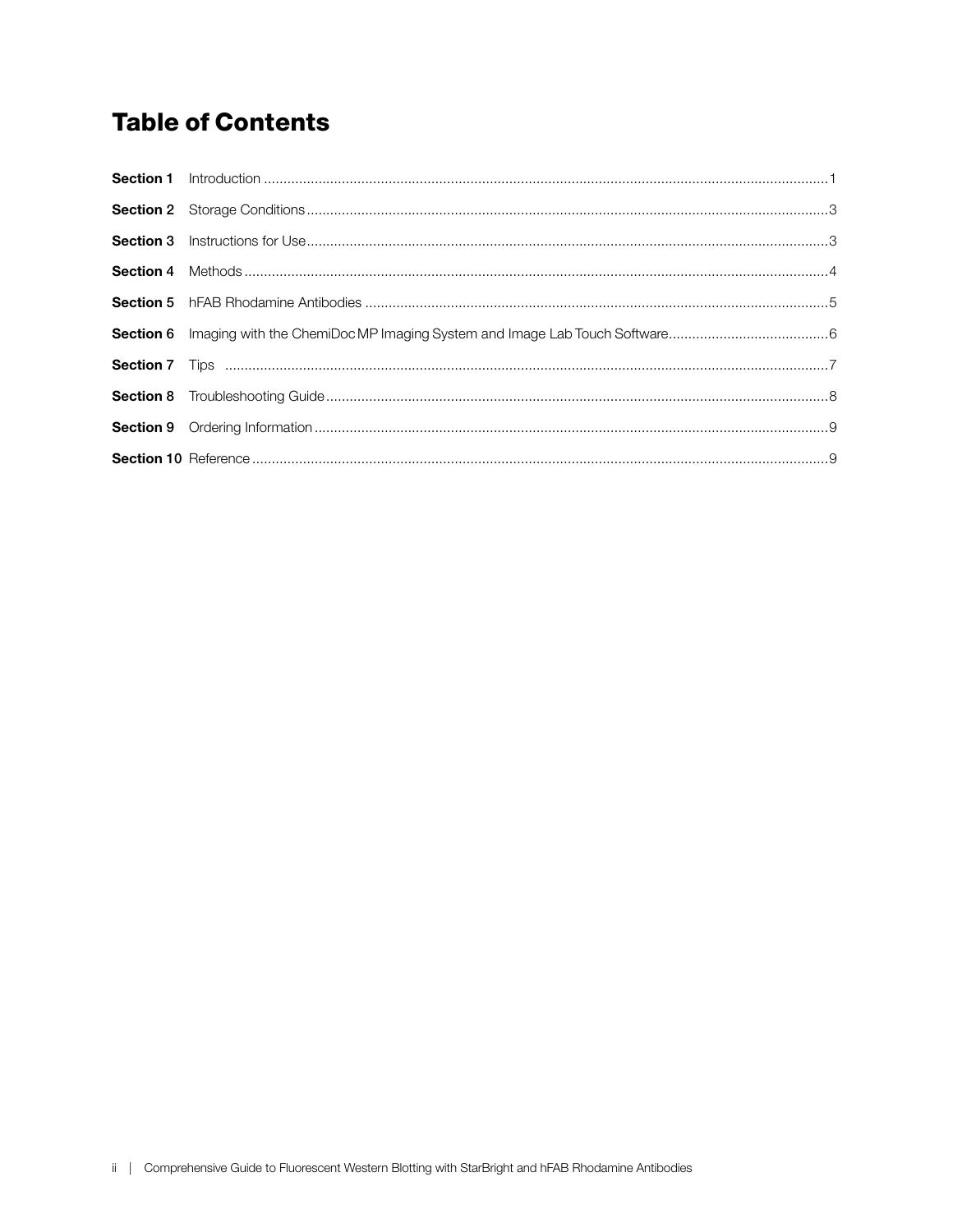### Section 1 Introduction

StarBright Blue Secondary Antibodies are labeled with novel fluorescent nanoparticles that give a signal that has exceptionally bright and stable fluorescence. Their fluorescence emission is restricted to a narrow spectral band, making them ideal for multiplex fluorescence imaging for western blotting (Rong et al. 2013). Secondary antibodies (goat anti-mouse or goat anti-rabbit) conjugated to StarBright labels allow detection and quantitation of specific targets with high specificity and sensitivity. These labeled secondary antibodies are used in western blotting where the target is first challenged with an unlabeled primary antibody. Bound primary antibody is subsequently visualized with a StarBright Blue Secondary Antibody that binds to it.

StarBright Secondary Antibodies are excited with blue light (440–470 nm) and are available in two colors: StarBright Blue 520 emits in the green range of the spectrum (emission maximum: 520 nm) and StarBright Blue 700 maximally emits in the far red/near infrared region of the spectrum (700 nm) (Figure 1). They can be used together with other infrared or visible light emitting dye–conjugated antibodies for multiplex imaging applications (Figure 2).





#### What Is Special about the StarBright Label?

- **Brighter and more sensitive**  $-$  has a much higher absorbance cross section than conventional fluorescent dyes, which, along with a high quantum yield, contributes to very bright fluorescence. This in turn results in exceptional detection sensitivity
- **Low nonspecific interaction**  $-$  particles are surface modified such that there is minimal nonspecific interaction with proteins or blotting membranes. Conjugation with antibodies is through a stable covalent linkage
- Low background and no interference from autofluorescence  $-$  utilizes intraparticle-amplified energy transfer, which enables a very wide Stokes shift (difference between excitation and emission wavelength). This unique feature brings the fluorescence emission into a range where blotting membrane autofluorescence is minimal. Low background detection is thus possible, further enhancing detection sensitivity. This also permits multiplex imaging with conventional short Stokes shift dyes
- **Highly photostable**  $-$  considerably more photostable than conventional dyes, allowing repeated imaging without fading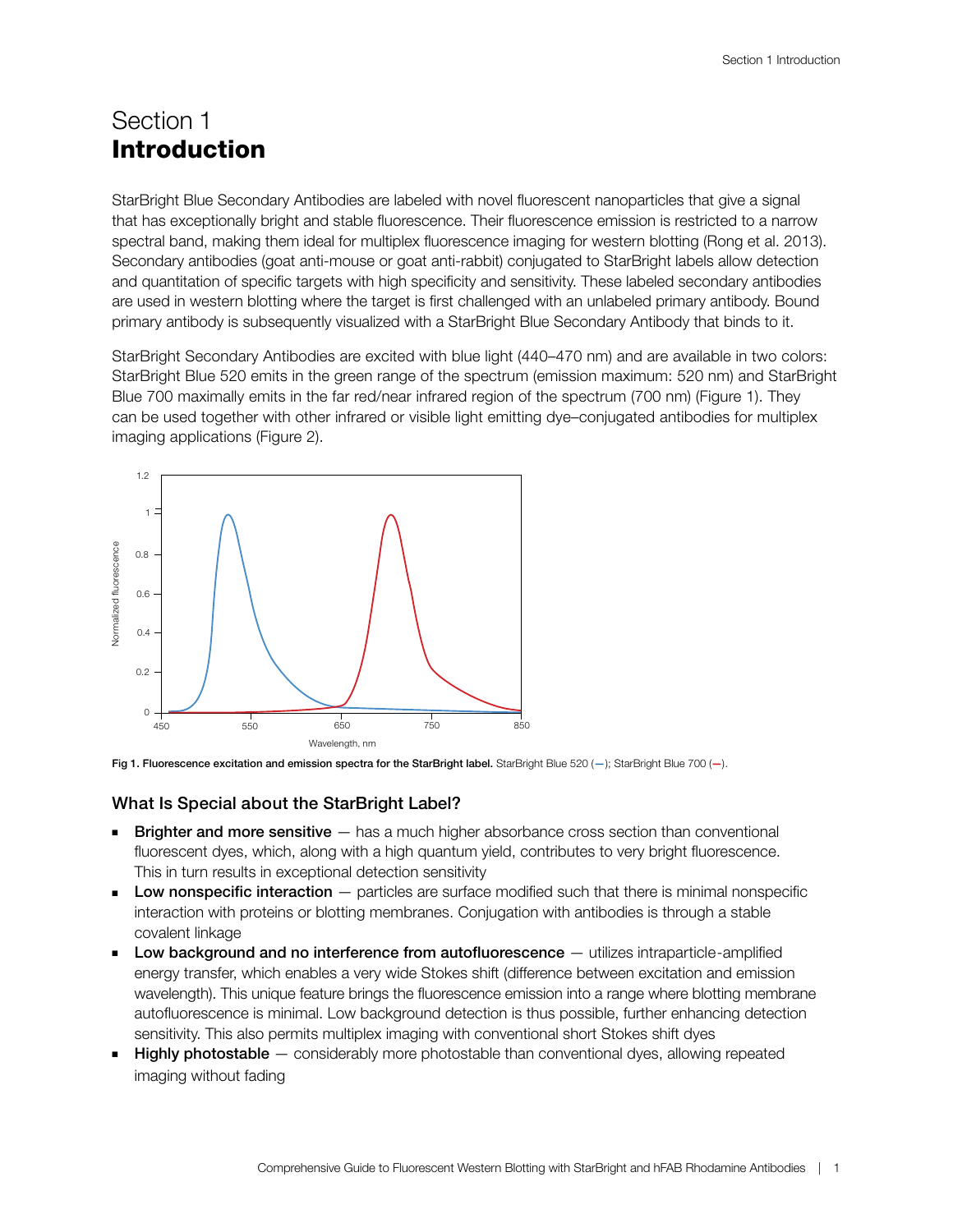### Advantages of Using StarBright Blue 520 and 700 Secondary Antibodies

- **Highly sensitive fluorescent detection**  $-$  2- to 4-fold lower limit of detection compared to other traditional fluorophores and comparable to the highly sensitive ECL chemiluminescent substrates
- **Short exposure times**  $-50$  to 100-fold shorter than other traditional fluorophores (seconds vs. minutes)
- Easy multiplexing options Stain-Free gel and/or hFAB Rhodamine Antibodies and antibodies labeled with other traditional fluorophores emitting in the visible or near infrared region (Figures 2 and 3). Detecting multiple proteins using these antibodies can save valuable sample, effort, and time; no need for cutting, stripping, or reprobing membranes



#### Fig. 2. Composite blot image for quadruplex western blotting.

| Color  | <b>Primary Antibody</b>            | <b>Secondary Antibody</b>                |  |
|--------|------------------------------------|------------------------------------------|--|
| Red    | Rabbit anti-human ATG7             | Goat anti-rabbit IgG StarBright Blue 700 |  |
| Yellow | –                                  | Anti-tubulin hFAB Rhodamine Antibody     |  |
| Green  | Mouse anti-human AKR1C2            | Goat anti-mouse IgG StarBright Blue 520  |  |
| Blue   | Goat anti-human TP1 (biotinylated) | DyLight 800 Streptavidin                 |  |



Fig. 3. Stain-Free gel image. Lanes 1 and 10: 3 µl Precision Plus Protein All Blue Prestained Protein Standards/well; lanes 2-9: 10 µg HeLa lysate protein/well. Activation time: 45 sec; exposure time: 15 sec.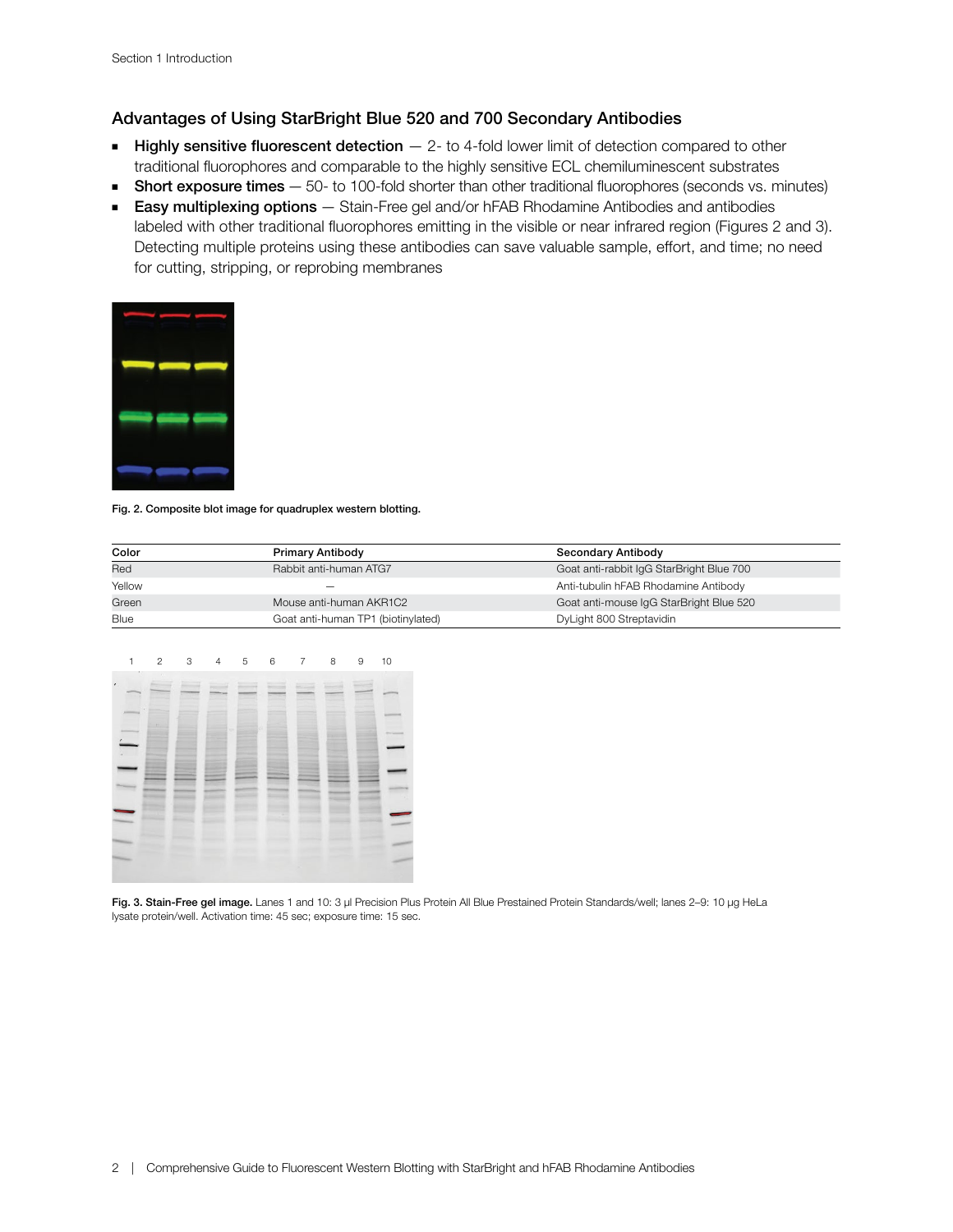### Section 2 Storage Conditions

Store the lyophilized product at –20ºC (shelf life: 1 year). Once reconstituted, store the solution at 2–8ºC (shelf life: 6 months after reconstitution). Keep protected from light.

### Section 3 Instructions for Use

### Preparation

Resuspend the lyophilized contents of the tube in the indicated volume of distilled or deionized water and leave on ice for at least 30 minutes prior to use. The resuspended solution may be stored at 4ºC in the dark for up to 6 months. Do not freeze the solubilized material.

Brief centrifugation (pulse spin for 2–3 sec at maximum speed in a tabletop microcentrifuge) may be employed to collect the contents to the bottom of the tube. But do not use prolonged centrifugation (more than 10 sec).

#### General Guidelines

StarBright Blue Secondary Antibodies may be used for detection on low fluorescence polyvinylidene fluoride (LF PVDF) or nitrocellulose membranes. LF PVDF is recommended when using any of the hFABRhodamine Antibodies for protein loading normalization.

For blocking and washing, use 15 ml for a mini gel. For primary and secondary antibody incubations, use 10 ml for a mini gel. Use a flat-bottomed tray that is as small as possible while still accommodating the blot.

Protect the blot from light (for example, by using aluminum foil) during incubations with fluorescent antibodies. Image immediately after the final wash for best results (see step 5 in Methods).

Do not allow the blot to dry out at any time during antibody incubations or washes.

Shake or rock well (without spilling) during incubations with StarBright Blue Secondary Antibodies.

Dilute StarBright Antibodies into incubation solution immediately prior to use.

StarBright Blue Secondary Antibodies may be used successfully in many different immunodetection protocols. The protocol in Methods is recommended for detection with high sensitivity, low background, and minimal nonspecific cross-reactivity.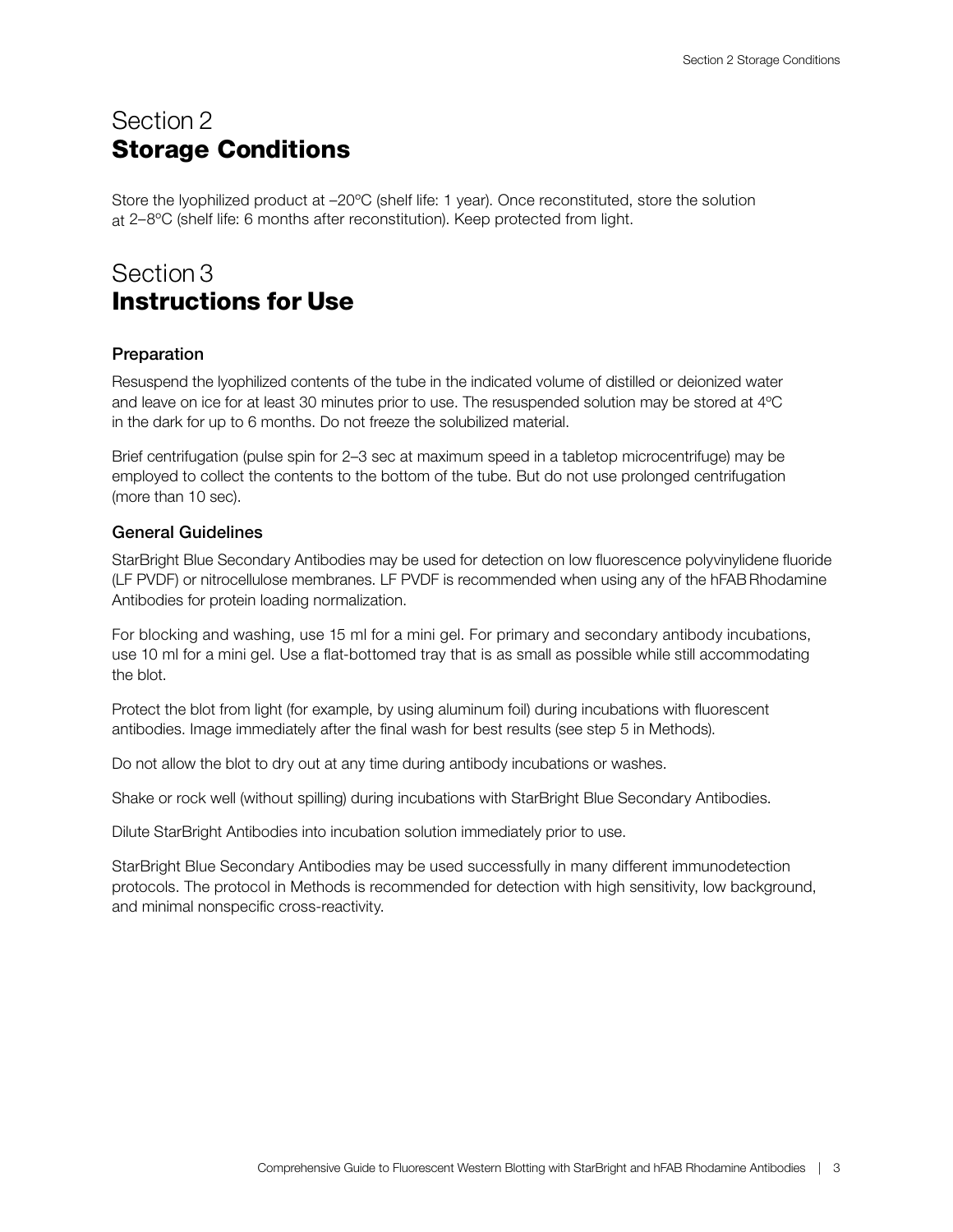### Section 4 **Methods**

SDS-PAGE gels are run in the conventional manner and transblotted onto LF PVDF or nitrocellulose using equipment and methods of choice (for general western blotting guidelines, see bulletin 2895). Precision Plus Protein All Blue Prestained Protein Standards are recommended (suggested loading volume: 5 µl). We do not recommend standards that include pink or multicolor bands since these can exhibit fluorescence that may interfere with imaging.

The following immunodetection procedure has been found to produce clear, highly sensitive western blots. Alternate protocols could work but would need optimization. All steps are at room temperature (22–25ºC) except the overnight primary incubation.

TTBS wash buffer (Tris buffered saline with 0.05% Tween 20) is prepared using 10x Tris buffered saline and 10% Tween 20 stock solutions.

- 1. Block: 1 hr at room temperature with Tris buffered saline (TBS) with 1% casein. Incubate in primary antibody: Dilute and incubate the primary antibody as specified in your protocol or by the vendor. If the primary antibody is not provided with a protocol, it may be diluted in TBS with 1% casein.
- 2. Wash:  $5 \times 5$  min, room temperature with TTBS.
- 3. Incubate with StarBright Blue Secondary Antibody: Dilute secondary antibody into TBS with 1% casein. The recommended starting dilution is 1:2,500 (dilution range: 1:2,500–1:5,000). Incubate for 1 hr at room temperature.

Note: At this stage, hFAB Rhodamine Antibody (recommended dilution range: 1:1,000-1:10,000) may also be added for detection of housekeeping protein (HKP; actin, tubulin, or GAPDH) for protein loading normalization.

- 4. Wash: 6 x 5 min at room temperature with TTBS.
- 5. Image: Use the ChemiDoc MP Imaging System with Image Lab Touch Software. Choose the StarBright B520 and/or StarBright B700 option under Application > Blots in Image Lab Touch Software, version 2.3 or later.

Note: If hFAB Rhodamine Antibody is being used for protein loading normalization, configure a multichannel imaging protocol using the StarBright B520 and/or StarBright B700 option and the Rhodamine option in Image Lab Touch Software, version 2.3 or later.

 Keep the blot moist until it has been imaged for best results. The blot may be air-dried after soaking in methanol or ethanol for 2–5 min. The dried blot can be archived.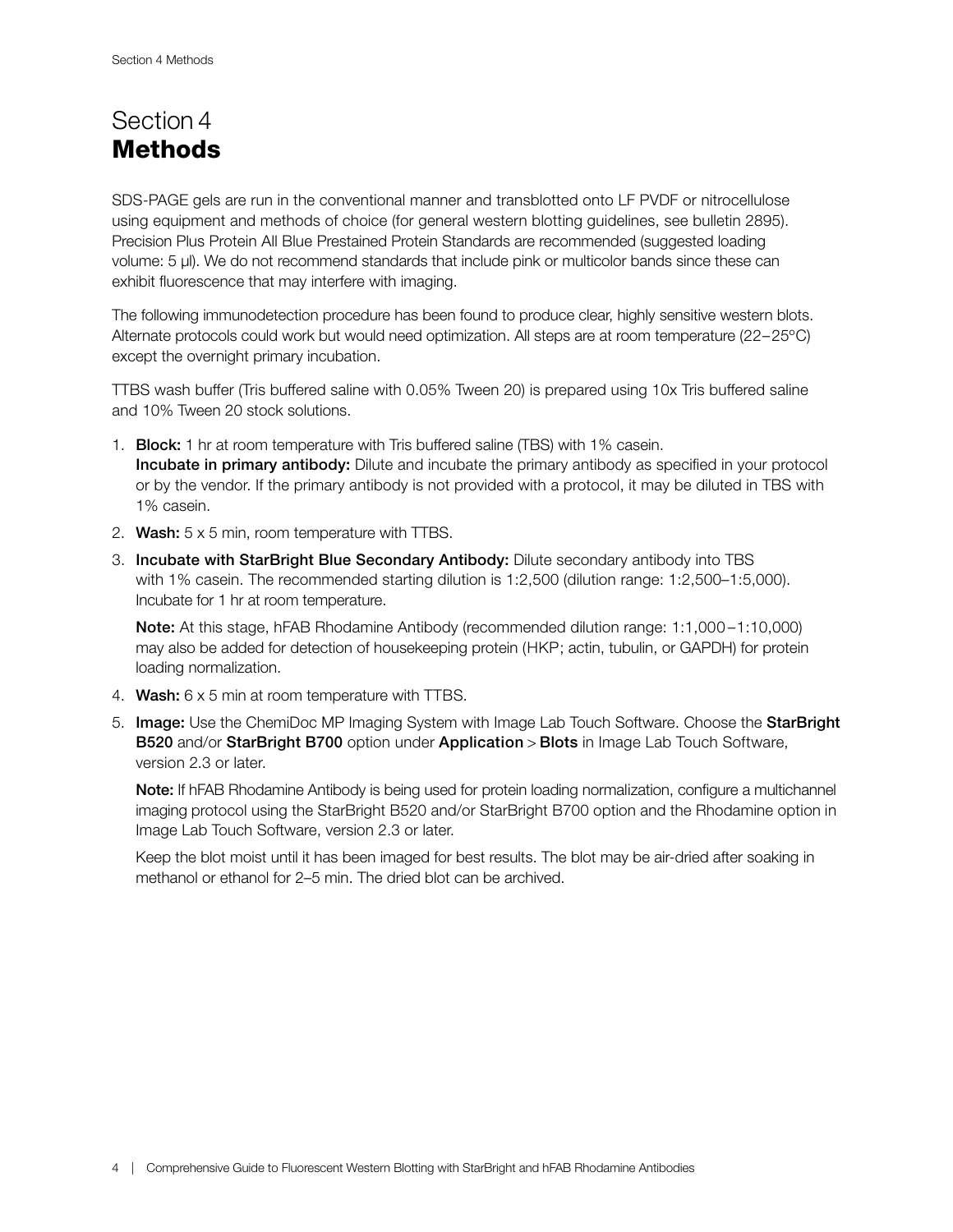### Section 5 hFAB Rhodamine Antibodies

Bio-Rad hFAB Rhodamine Antibodies are fluorescently labeled primary antibodies raised against the human forms of the HKPs actin, tubulin, and GAPDH (Figure 4). They are intended to be used for normalizing protein loading in western blotting experiments. hFAB Rhodamine Antibodies are themselves sufficient for detection and do not need any secondary antibody for detecting the HKP. For fluorescence multiplexing, these hFAB Rhodamine Antibodies can be incubated along with a variety of fluorescent secondary antibodies, including our StarBright Blue Antibodies. hFAB Rhodamine Antibodies are recombinant human Fab antibody fragments that are not recognized by conventional secondary antibodies, which means they can be used with primary or secondary antibodies of any species.

hFAB Rhodamine Antibodies are designed to give a linear response to HKPs in a range typical for their presence in cellular lysates. They are labeled with a rhodamine derivative that has minimal spectral cross talk with StarBright Blue Secondary Antibodies. The fluorophore is excited around 530 nm (green light) and emits maximally around 580 nm.

hFAB Rhodamine Antibodies may be used successfully with StarBright Blue and other fluorescent secondary antibodies with compatible fluorescence properties in many different immunodetection protocols. The following protocol is recommended for detection with high sensitivity and low background with minimal nonspecific cross-reactivity.

At step 3 in Methods, incubate with hFAB Rhodamine Antibody and StarBright Blue Secondary Antibody. Dilute both reagents in TBS with 1% casein. The recommended starting dilution for hFAB is 1:1,000 (dilution range: 1:1,000 –1:10,000).\* The recommended dilution for StarBright Blue is 1:2,500 (dilution range: 1:2,500 – 1:5,000). Incubate for 1 hr at room temperature. These antibodies have been used together successfully for multiplex experiments.



\* When using dilutions greater than 1:1,000, quantitation and normalization can be affected.

Fig 4. Fluorescence excitation and emission spectra for the label used to tag hFAB Rhodamine Antibodies. Excitation  $(-)$ ; emission  $(-)$ .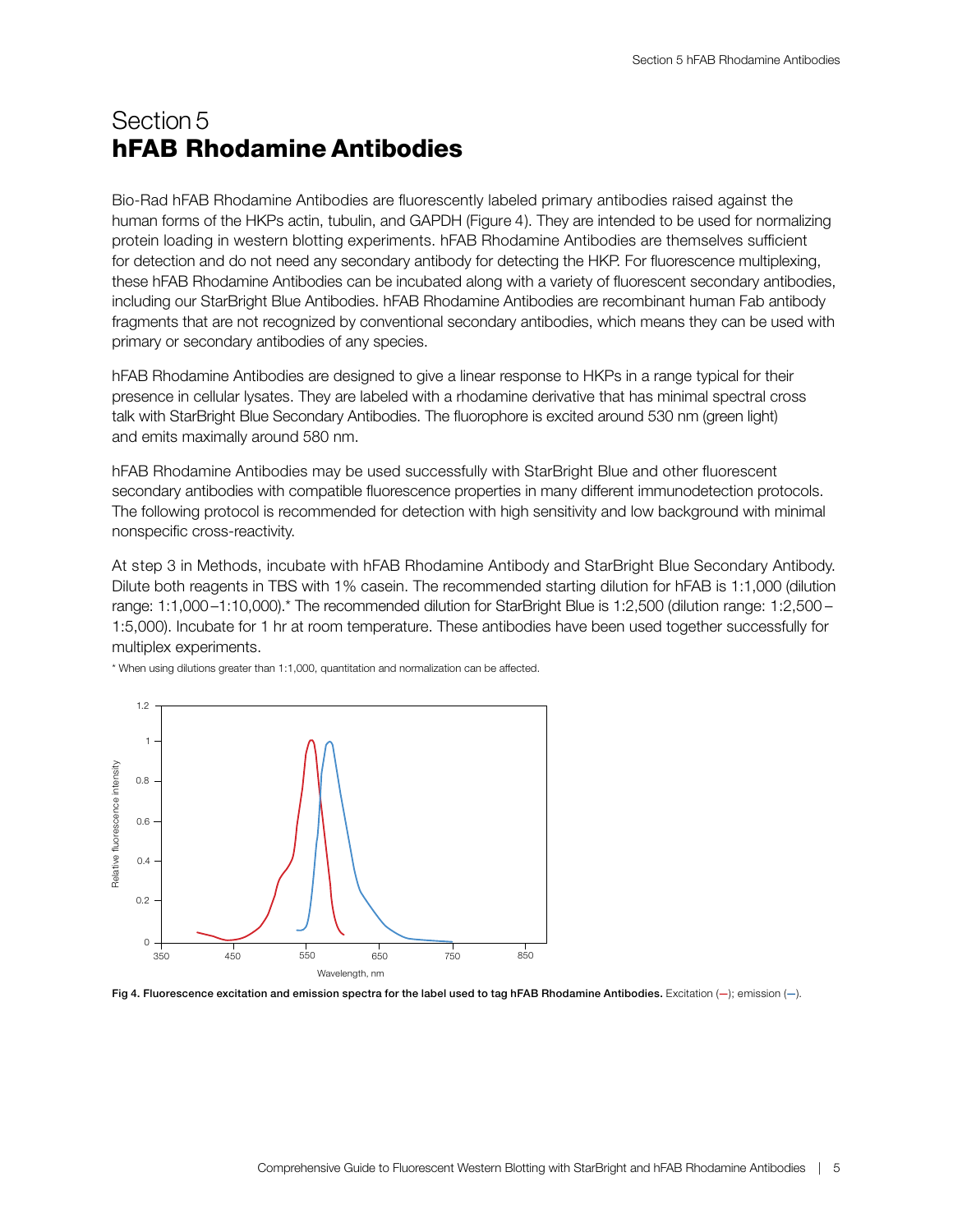### Section 6 Imaging with the ChemiDoc MP Imaging System and Image Lab Touch Software

#### Imaging of StarBright Blue Secondary Antibodies

StarBright Antibodies are imaged using blue light excitation (440–470 nm). StarBright Blue 520 requires a 518–546 nm emission filter and StarBright Blue 700 requires a 720 nm emission filter. This may be enabled in Image Lab Touch Software, version 2.3 and later software releases, by selecting the StarBright B520 and/or StarBright B700 option under Application > Blots (Figure 5). The image exposure may be set up for automatic optimization or the exposure time, or it may be optimized by manually choosing the maximum exposure time that does not result in saturated bands. Optimal exposure time is usually 1–20 seconds or StarBright Antibodies, depending on band intensity. Tap the Camera button to begin the exposure.



Fig 5. Application window in Image Lab Touch Software, version 2.3.

### Imaging of hFAB Rhodamine Antibodies

Select the Rhodamine option under Application > Blots (Figure 5) in Image Lab Touch Software, version 2.0 and later software releases.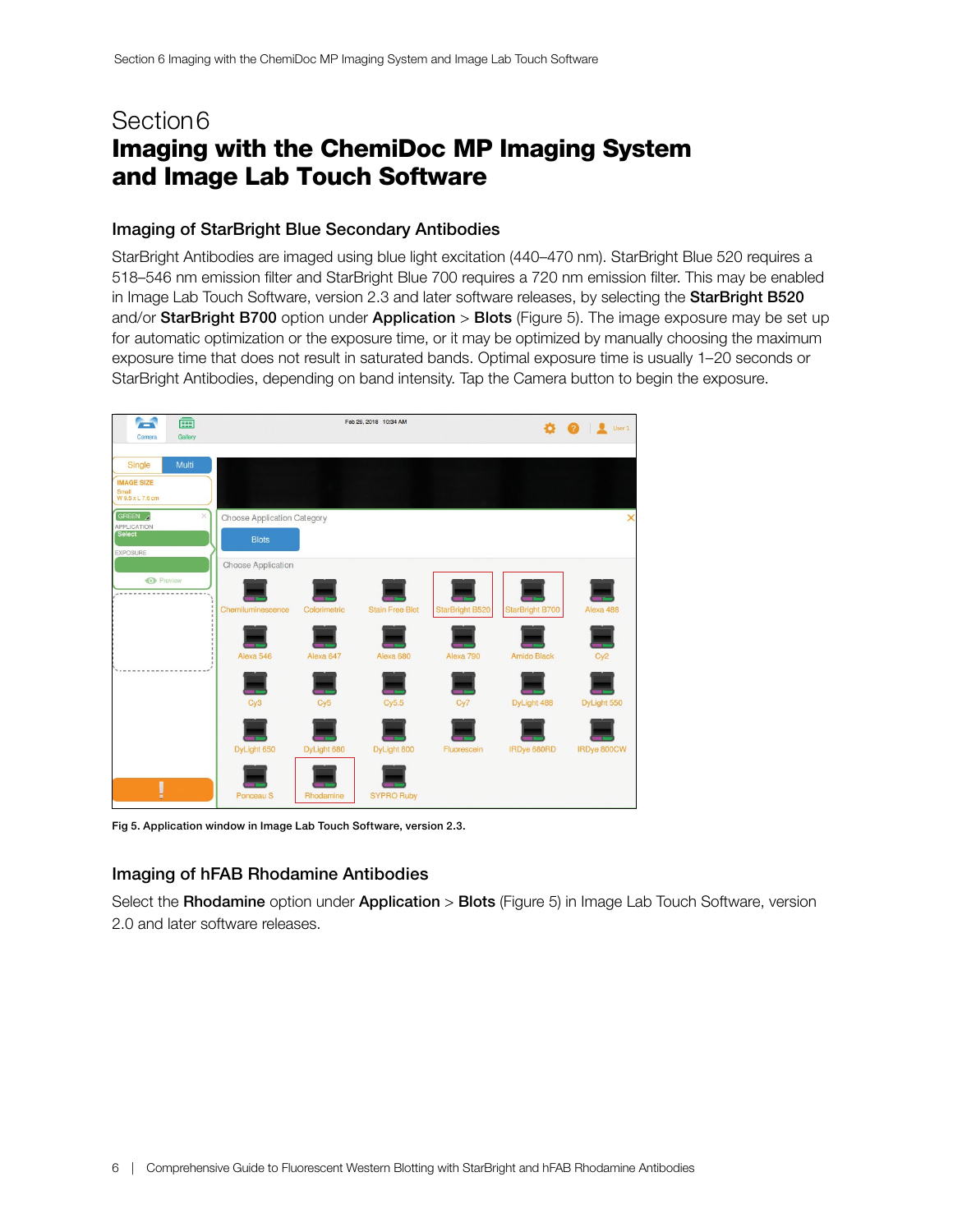## Section 7 **Tips**

- 1. We recommend using Precision Plus Protein All Blue Prestained or Precision Plus Protein Unstained Protein Standards because red or pink colored standards may fluoresce brightly in the Rhodamine imaging channel and can interfere with data acquisition.
- 2. Use either nitrocellulose or LF PVDF with StarBright Blue Secondary Antibodies. Since the StarBright Antibodies use an imaging channel in which nitrocellulose autofluorescence is minimal, either type of membrane may be used for transfer with little difference in detection sensitivity. However, LF PVDF is recommended when using hFAB Rhodamine Antibodies for load normalization because nitrocellulose and conventional PVDF have considerable autofluorescence in this imaging channel.
- 3. Other basic western blot processing protocols may provide satisfactory results. The TBS with 1% casein blocking reagent described here was selected for its minimal nonspecific cross-reactivity. Other blocking reagents may provide higher sensitivity but at the expense of selectivity. Antibody dilutions might need optimization based on the blocking conditions.
- 4. The primary antibody incubation step needs to be optimized based on the target abundance and the overall quality of the selected primary antibody. The blot is best imaged while it is still moist. We recommend imaging right after step 4 in Methods for best results. If not imaged shortly after immunodetection, the blot can be stored between sheets of wet filter paper. If not imaged within a few hours, the blot and wet filter paper sheets should be wrapped in plastic and stored in the dark at 4ºC. If the blot is allowed to dry out, it may be imaged dry, but the spectral quality of the StarBright label might change over time, causing spillover into other fluorescence imaging channels and complicating multiplex imaging applications.
- 5. When using hFAB Rhodamine Antibodies for load normalization, it is important for the HKP to be in a linear range for detection. If too much sample is loaded such that the housekeeping protein band is outside the linear range of quantitation, the normalization is not valid. The anti-HKP antibodies were selected to have a linear response to HKP quantities typically present in 20 µg of sample when detected by western blotting. It is advisable to verify the linear range by loading a dilution series of lysate and plotting a standard curve of band fluorescence vs. µg protein in the sample.
- 6. Total protein quantified from a Stain-Free gel may be used for load normalization as well. StarBright Blue 700 and hFAB Rhodamine Antibodies are compatible with Stain-Free imaging. StarBright Blue 520 can affect Stain-Free imaging. It is recommended the Stain-Free image of the blot be captured immediately following transfer and before immunoblotting with StarBright Blue 520. StarBright Blue Antibodies are not compatible with stripping and reprobing.
- 7. StarBright Blue 700 Secondary Antibodies and hFAB Rhodamine Antibodies may be multiplexed and imaged along with other fluorescent labels. It is critical to select antibody conjugates such that there is little cross talk among the different fluorescent labels within individual imaging channels. In general, any fluorescent label selected for multiplexing should have both excitation and emission characteristics that are distinct from the other labels used and spectral overlap should be minimized as much as possible. The rhodamine-derived label used with anti-HKP hFAB Antibodies is excited with green light and detected with a band pass filter centered around 605 nm. It might therefore be compatible with labels that excite with blue, red, or near infrared light and are detected with a band pass filter other than 605 nm. In all cases, the compatibility of labels used in multiplex imaging has to be determined experimentally for optimal performance.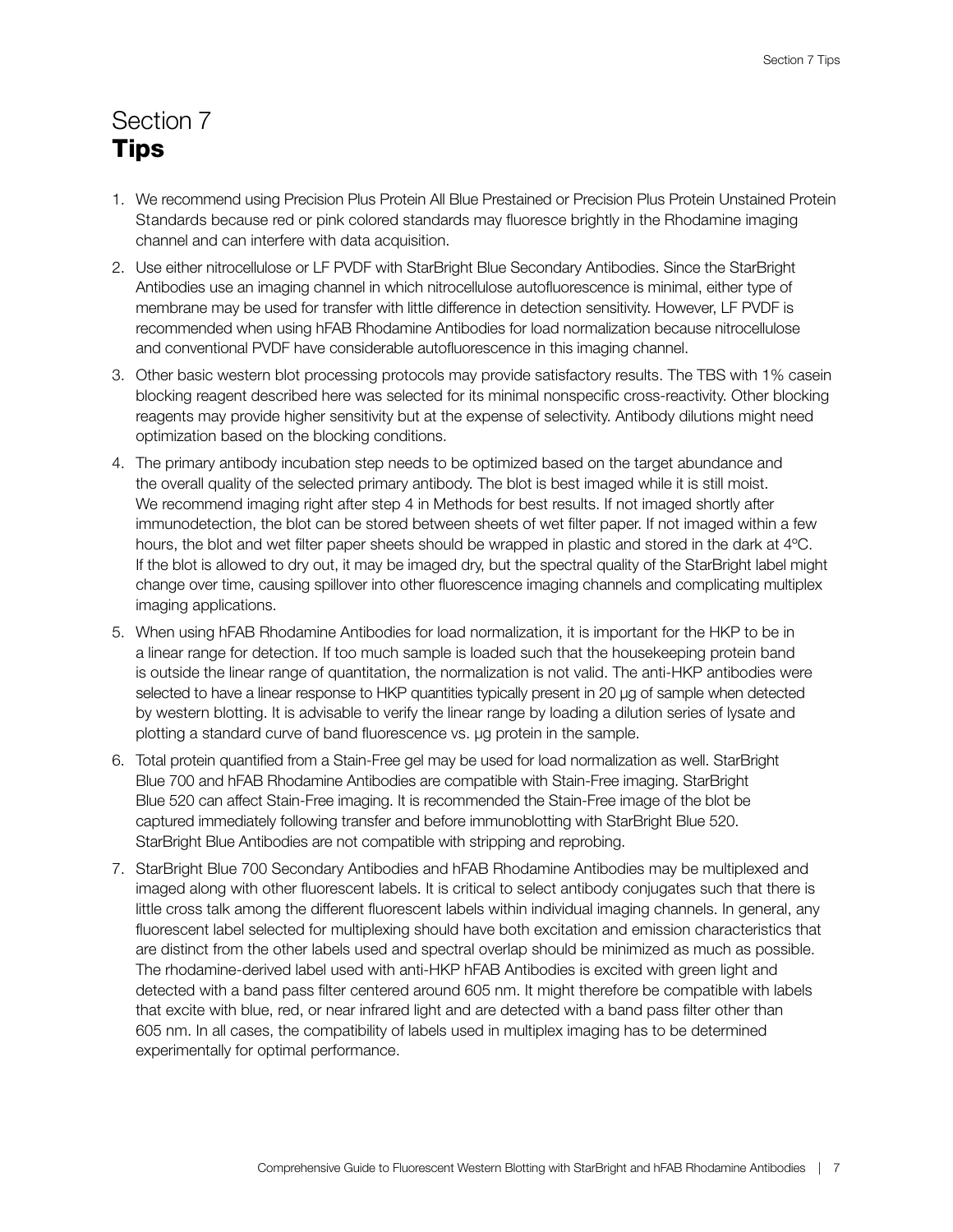- 8. For multiplex experiments, we recommend detecting the target protein with the least abundance using the StarBright Blue 700 Secondary Antibody because the label has enhanced brightness compared to other traditional fluorescent dyes.
- 9. The presence of detergents can contribute to fluorescence background and, therefore, should be used with caution. Do not add Tween 20 to solutions containing StarBright Antibodies.
- 10. Membranes should be handled only by their edges and only with clean forceps. Take great care to never touch the membrane with bare or gloved hands. Use powder-free gloves.
- 11. In general, keep everything clean. Prevent background by thoroughly cleaning all equipment and trays prior to use. If reusing staining trays, clean with laboratory detergent or dish soap prior to reuse.
- 12. In general, TBS blocking reagents are used for detection of phosphoproteins because the phosphate present in PBS blocking reagents may competitively bind with antibodies to phosphoproteins. Milk-based blockers may contain IgG that can cross-react and create background. We do not recommend using milk.
- 13. At all blocking and antibody incubation steps ensure that the entire surface of the membrane is covered and keep the trays covered during all incubations.
- 14. Place aluminum foil over the incubation tray during all incubations after the fluorescent antibody is added. This minimizes photobleaching.

### Section 8 Troubleshooting Guide

### High Background on the Blot

- 1. Washing may be insufficient. Increase the number or duration of wash steps.
- 2. Antibody concentration may be too high. The concentration of primary or secondary antibodies may have to be further optimized.
- 3. When using LF PVDF membrane, SDS at a concentration of 0.02% can be used in the StarBright Antibody Dilution Buffer to improve background. SDS is not recommended for use with nitrocellulose membranes as it could reduce specificity.

#### Uneven Background on the Blot

- 1. LF PVDF membrane may have been improperly wetted or may have dried during handling. Ensure that the membrane is fully wetted in methanol prior to equilibration in aqueous solution and ensure that the membrane stays wet.
- 2. Wash steps may have occurred in insufficient volume. Ensure that incubations occur with enough volume to completely cover the membrane and wash with vigorous agitation.
- 3. If the membrane is not completely immersed during antibody incubation steps (primary or secondary or both), then uneven background can occur. The volume of antibody incubation solution can be increased by 1.5- to 2-fold to ensure the membrane is always fully immersed.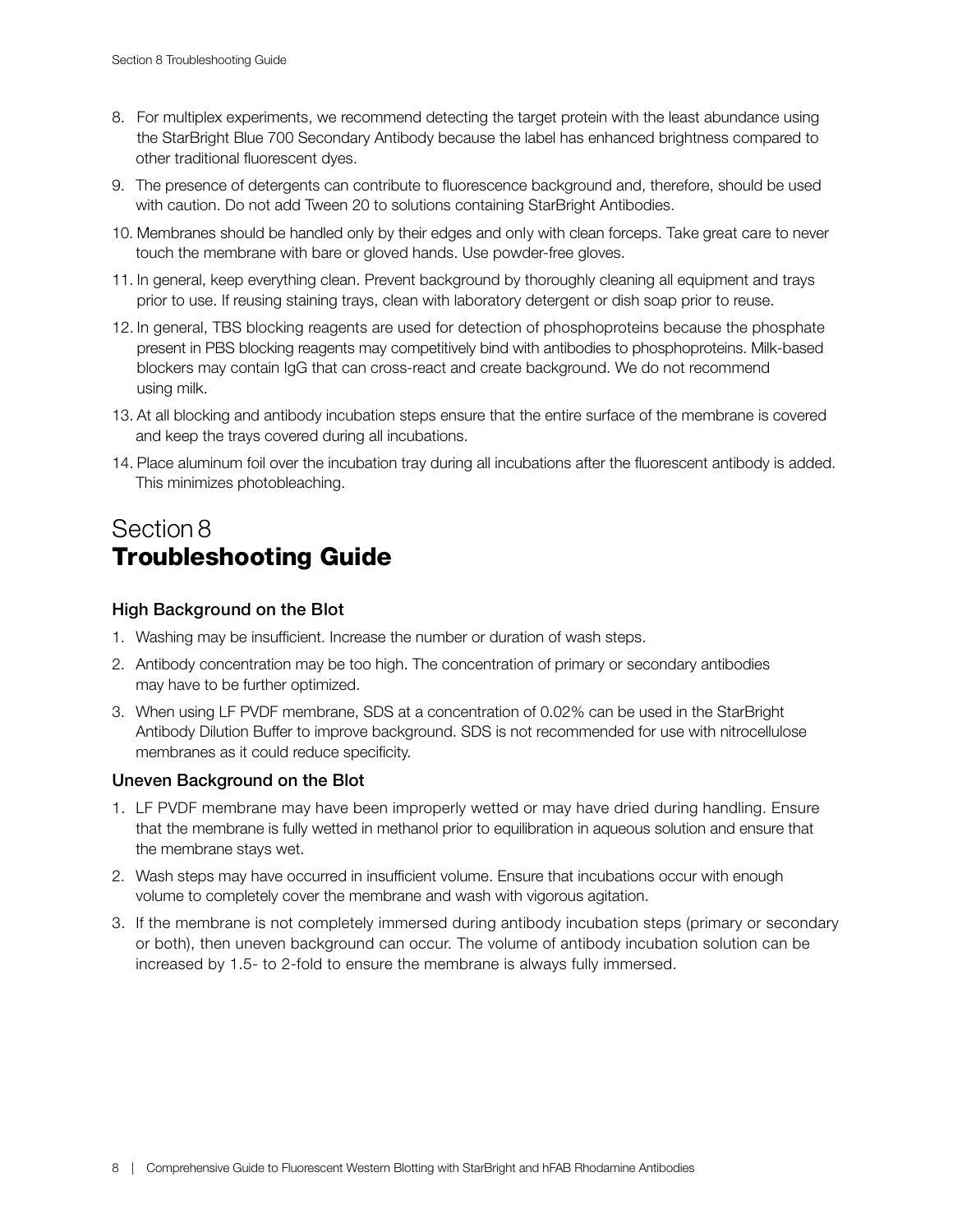### Section 9 Ordering Information

#### StarBright Blue 520 Secondary Antibodies

| 12005866 | Goat Anti-Mouse IgG StarBright Blue 520, 400 ul  |
|----------|--------------------------------------------------|
| 12005867 | Goat Anti-Mouse IgG StarBright Blue 520, 80 µl   |
| 12005869 | Goat Anti-Rabbit IgG StarBright Blue 520, 400 µl |
| 12005870 | Goat Anti-Rabbit IgG StarBright Blue 520, 80 µl  |

StarBright Blue 700 Secondary Antibodies

| 12004158 | Goat Anti-Mouse IgG StarBright Blue 700, 400 µl  |
|----------|--------------------------------------------------|
| 12004159 | Goat Anti-Mouse IgG StarBright Blue 700, 80 µl   |
| 12004161 | Goat Anti-Rabbit IgG StarBright Blue 700, 400 µl |
| 12004162 | Goat Anti-Rabbit IgG StarBright Blue 700, 80 µl  |

#### hFAB Rhodamine Antibodies

| 12004163 | Anti-Actin hFAB Rhodamine Antibody, 200 µl   |
|----------|----------------------------------------------|
| 12004164 | Anti-Actin hFAB Rhodamine Antibody, 40 µ     |
| 12004165 | Anti-Tubulin hFAB Rhodamine Antibody, 200 µl |
| 12004166 | Anti-Tubulin hFAB Rhodamine Antibody, 40 µl  |
| 12004167 | Anti-GAPDH hFAB Rhodamine Antibody, 200 µl   |
| 12004168 | Anti-GAPDH hFAB Rhodamine Antibody, 40 µl    |

#### Related Products

| 12010020 | <b>EveryBlot Blocking Buffer, 500 ml</b>                     |
|----------|--------------------------------------------------------------|
| 1706435  | <b>10x Tris Buffered Saline (TBS), 1L</b>                    |
| 1610781  | 10% Tween 20, 1L                                             |
| 1610373  | Precision Plus Protein All Blue Prestained Protein Standards |

### Section 10 **Reference**

Rong Y et al. (2013). Multicolor fluorescent semiconducting polymer dots with narrow emissions and high brightness. ACS Nano 7, 376–384.

Visit [bio-rad.com/StarBright](http://bio-rad.com/StarBright) for more information.